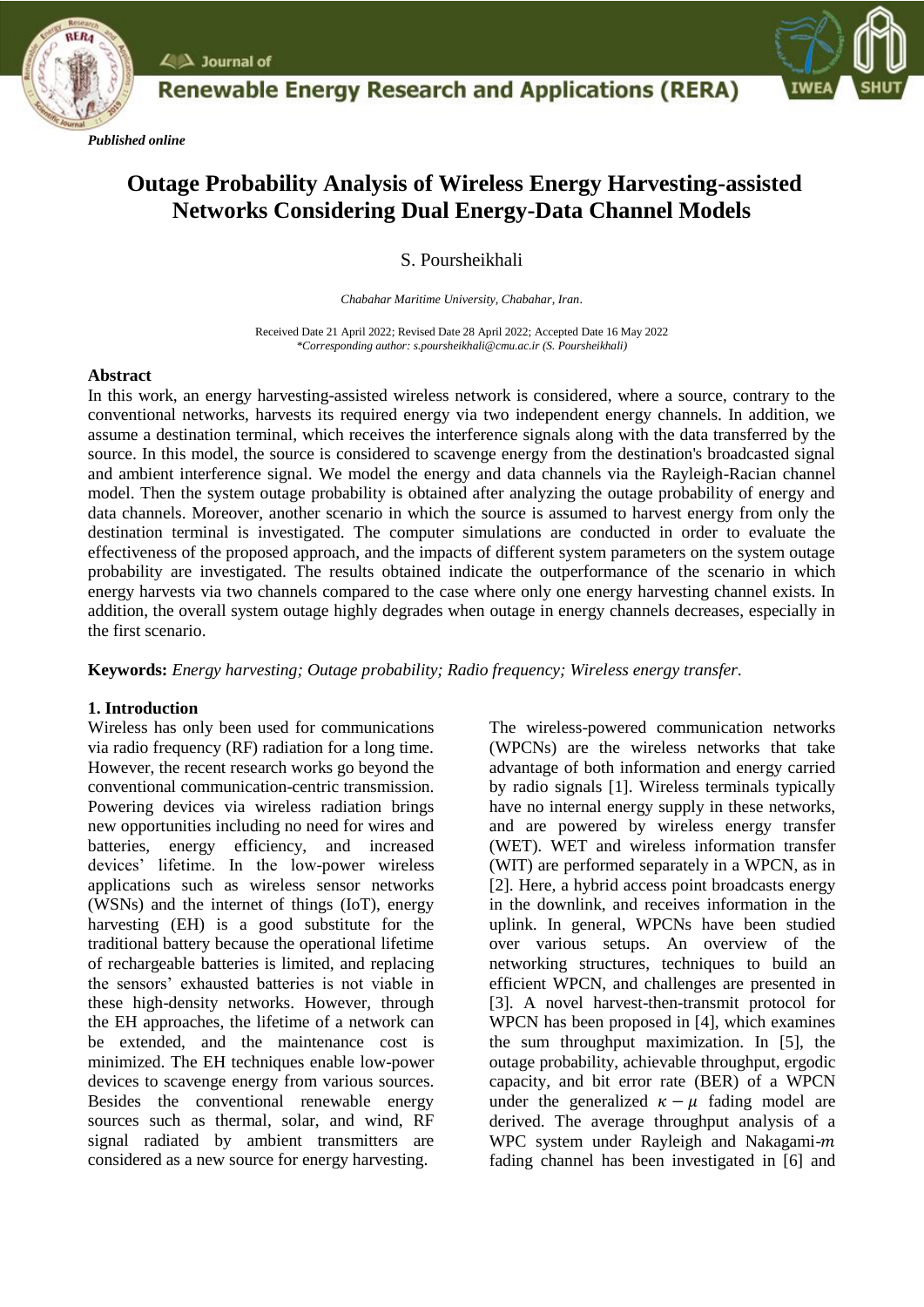[7], respectively. Moreover, many studies, i.e. [8]- [13], address the wireless energy harvesting issue. In most studies, it is considered that the WET channels provide a constant amount of energy permanently. However, this assumption does not hold in most applications, as the WET channels may be subject to an outage. In [14], the data and energy channels have been considered separately, and the authors have proposed a new transmission scheduling. The outage probability analysis of a relay-assisted energy transmission scenario has been investigated in [15]. Here, it is considered that the transmitter is powered via two links, a direct and a link equipped with an energy harvesting relay. Then an energy-efficient scheduling method is proposed based on the energy and data channel outage probabilities.

Based on the above studies, in this work, we investigate the outage of a WPCN in the presence of interference signals under the Rician-Rayleigh fading channel model. A time switching-based protocol is applied for energy harvesting and data transfer. In the first phase of a transmission block, the source terminal conducts RF energy harvesting. The required energy of the source is assumed to provide via two independent channels, from both the destination terminal and the interference signal from the ambient. After finishing the energy harvesting phase, the source transmits data by applying the stored energy during the second phase. The environmental interference signals also affect the received signal at the destination. In this model, the aim is to analyze the system outage probability regarding the outage of energy channels. In addition, another scenario is considered to examine the impact of the amount of harvest energy on the system performance. Thus in the second scenario, the source is considered to scavenge energy via only one channel. Moreover, the simulations are conducted in order to evaluate the system's performance.

The rest of this paper is organized as what follows. The explanation of the proposed system model is presented in Section 2. The outage probability analysis of the system is discussed in Section 3. Section 4 investigates a special case of the proposed model in which the source harvests energy from only one energy channel. Section 5 is specified for simulations. Finally, the paper is concluded in Section 6.

#### **2. System model**

In this work, a scenario with four point-to-point channels including  $D \to S, I \to S, S \to D, I \to D$  is considered, as illustrated in figure 1 (a). Subscript-S is applied for the source terminal, subscript-D for the destination terminal, and subscript-I for the interference signal. Both the source and destination terminals are assumed to have a single antenna. The energy harvesting and data transmission links are presented by dashed and solid lines, respectively. As demonstrated in figure 1 (b), the considered model has two phases during each transmission block with a time length T. The first phase of the block is  $\alpha T$  amount of time, where  $\alpha$  denotes the time-splitting factor for energy harvesting and data transfer, and is as  $0 \le$  $\alpha$  < 1. As depicted in figure 1(b), the energy harvesting process is performed in the first phase. It should be noted that the source terminal is considered to have no internal energy supply, and provides its energy via scavenging RF energy from two independent links,  $I \rightarrow S$  and  $D \rightarrow S$ . In general, the interference signals are considered undesirable for the data channels as it degrades their performance by affecting the signal-to-noise ratio. However, the interference may be helpful for energy channels as it boosts the aggregate energy. In the considered model, it is assumed that the source terminal makes use of the interference by harvesting and storing the broadcasted RF energy over the  $I \rightarrow S$  link. The stochastic nature of the ambient RF signal makes it intermittent. Thus to be more reliable, the source is assumed to harvest the RF energy from the destination over the  $D \rightarrow S$  link. The second phase, with a time length  $(1 - \alpha)T$ , is specified for the data transfer. During this time interval, the destination is received data over two links. The powered source transfers data to the destination over the  $S \rightarrow D$  link. It is assumed that the source uses all the energy stored during the first phase for transferring the data. Simultaneously, the ambient interference signal is received by the destination over the  $I \rightarrow D$  link.



**Figure 1. Wireless powered communication network (a) system model, (b) transmission block.**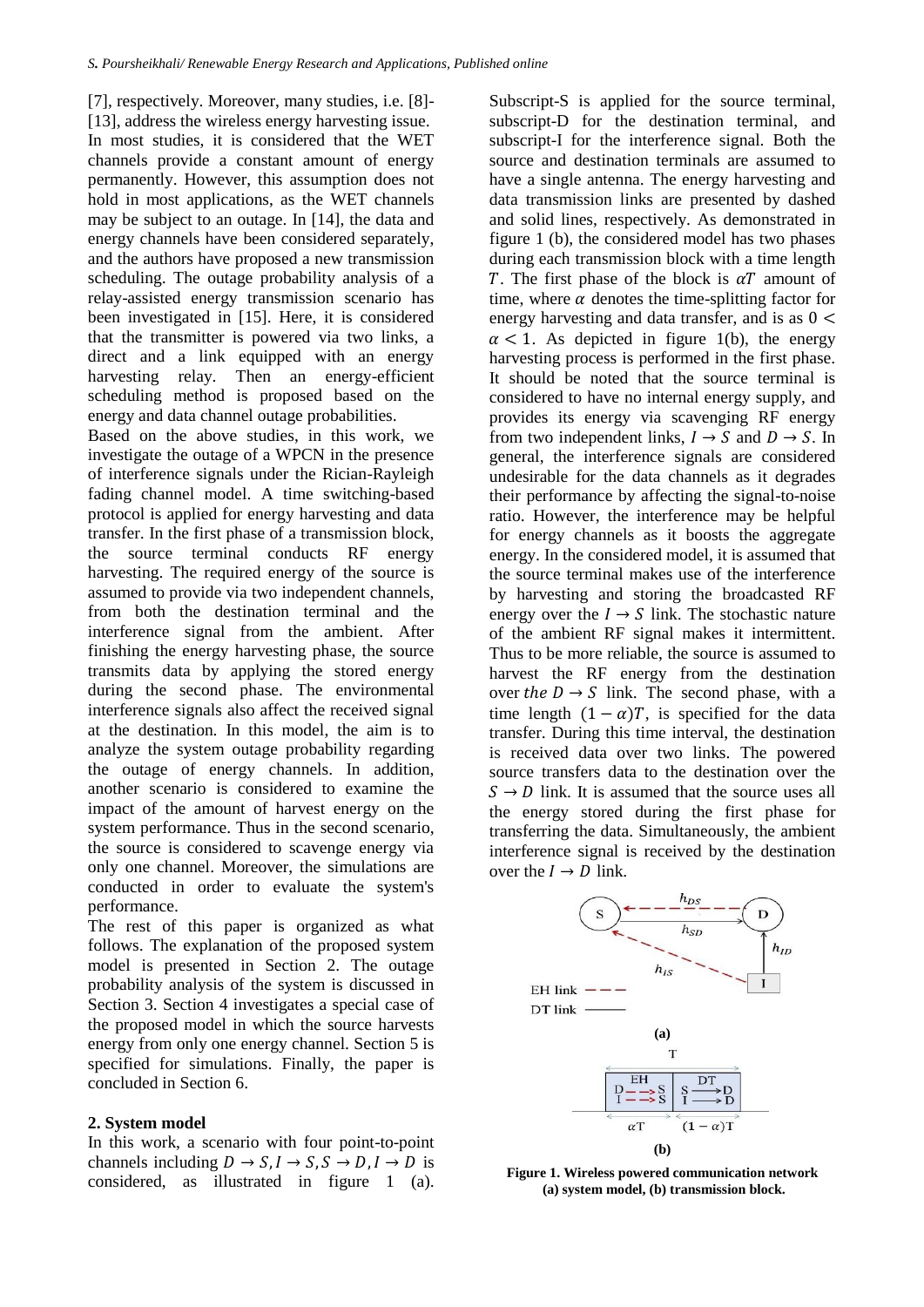The channel coefficient from X to Y where  $X, Y \in$  $\{S, D, I\}$  is denoted by  $h_{XY}$ . The channel power gain from X to Y is as  $|h_{XY}|^2$ , where | | denotes the absolute operation. The channel gain is considered constant during each block; however, it changes independently from one block to another. Here, the environment is assumed to be highly scattered, and the Rician distribution is used to model the  $I \rightarrow D$  channel. The three remaining channels are modeled by the Rayleigh distribution.

In the next section, the system outage probability regarding the energy and data channels outage is computed.

#### **3. Outage probability analysis**

This section analyzes the outage probability of the proposed model in figure 1. Thus the outage of the data transfer channel is first examined, and then the outage probability of the energy channels of the model is investigated. In addition, the system outage probability is computed based on the obtained energy and data outage relations.

#### **3.1. Outage probability of data channel**

Consider  $P_D$  and  $P_I$  as the transmission power of the destination terminal and interference signal, respectively. In the first phase of the transmission block, the source terminal scavenges the broadcasted energy by the destination and also from the ambient interference signals. The aggregate energy at the source can be formulated as:

$$
\mathbf{E}_{\mathbf{S}} = \alpha \mathbf{T} \boldsymbol{\eta}_{\mathbf{D}} \mathbf{P}_{\mathbf{D}} |\mathbf{h}_{\mathbf{D}\mathbf{S}}|^2 + \alpha \mathbf{T} \boldsymbol{\eta}_{\mathbf{I}} \mathbf{P}_{\mathbf{I}} |\mathbf{h}_{\mathbf{I}\mathbf{S}}|^2, \tag{1}
$$

where  $\eta_D$  and  $\eta_I$  are the energy harvesting efficiency from the  $DS$  and  $IS$  links, respectively. Thus the source transmit power can be obtained as:

$$
\mathbf{P}_{\mathbf{S}} = \frac{\mathbf{E}_{\mathbf{S}}}{(1-\alpha)\mathbf{T}} = \frac{\alpha \mathbf{T} \eta_{\mathbf{D}} \mathbf{P}_{\mathbf{D}} |\mathbf{h}_{\mathbf{D}\mathbf{S}}|^2 + \alpha \mathbf{T} \eta_{\mathbf{I}} \mathbf{P}_{\mathbf{I}} |\mathbf{h}_{\mathbf{I}\mathbf{S}}|^2}{(1-\alpha)\mathbf{T}}
$$
(2)

By considering  $\eta_D = \eta_I = \eta$  and  $\rho = \eta \frac{\alpha}{\sqrt{1-\alpha}}$  $\frac{a}{(1-\alpha)}$  can be re-written as:

$$
\mathbf{P}_{\mathbf{S}} = \rho(\mathbf{P}_{\mathbf{D}}|\mathbf{h}_{\mathbf{D}\mathbf{S}}|^2 + \mathbf{P}_{\mathbf{I}}|\mathbf{h}_{\mathbf{I}\mathbf{S}}|^2)
$$
(3)

In the second phase, the powered source transmits data to the destination. Regarding the simultaneous receiving of the interference signal and data, the received signal at the destination can be expressed as:

$$
y_D = h_{SD}x_S + h_{ID}x_I + n_d \tag{4}
$$

where  $n_d$  is the additive white Gaussian noise (AWGN) with  $n_d \sim \mathcal{N}(0, N_0)$ , where  $N_0$  is the power spectrum of the white noise. Moreover,  $x_s$ and  $x_I$  are, respectively, the source and the interference signal with  $E\{|x_s|^2\} = P_s$  and  $E\{|x_I|^2\} = P_I$ . By taking the first term in the right-hand side of (4) as a signal and the second and third terms as a noise, the signal to noise ratio at the destination can be formulated as:

$$
\gamma_{\rm D} = \frac{\rm P_S |h_{SD}|^2}{\rm P_I |h_{ID}|^2 + N_0} \tag{5}
$$

where regarding (3),  $\gamma_D$  can be re-written as:

$$
\gamma_D = \rho \frac{|h_{SD}|^2 (P_D |h_{DS}|^2 + P_I |h_{IS}|^2)}{P_I |h_{ID}|^2 + N_0}
$$
(6)

In this investigation, the Rician distribution is used to model the  $I \rightarrow D$  channel, while  $I \rightarrow S$ ,  $S \rightarrow D$ , and  $D \rightarrow S$  are modeled by the Rayleigh distribution. For simplicity, it is assumed that  $V =$  $P_D$  $\frac{P_D}{P_I} |h_{DS}|^2 + |h_{IS}|^2$  and  $W = \frac{\rho P_I |h_{SD}|^2}{P_I |h_{ID}|^2 + N}$  $\frac{P_1\ln_{BD}}{P_1\ln_{1D}+N_0}$ . For simplicity, we take  $P_D = P_I$ . Thus (6) can be rewritten as:

$$
\gamma_{\mathbf{D}} = \mathbf{W}\mathbf{V} \tag{7}
$$

The outage on a data channel happens when the channel's SNR becomes less than a desired threshold. Thus the outage probability of the  $S \rightarrow$ D channel from the system capacity is expressed as:

$$
OP_{DT} = P((1 - \alpha) \log_2(1 + \gamma_D) \le R)
$$
  
= P(WV \le \gamma\_{th}) = \int\_0^\infty F\_W(\frac{\gamma\_{th}}{v}) f\_V(v) dv (8)

where  $\gamma_{th} = 2^{\frac{R}{1-\alpha}} - 1$  denotes the desired threshold SNR value, and  $R$  is the target rate. For solving  $(8)$ , the CDF of W and the PDF of V should be first computed. These functions are calculated in the Appendix section.

Based on the relations obtained in the Appendix section, we have:

$$
F_{W}\left(\frac{\gamma_{th}}{v}\right) = e^{-K_{ID}} \sum_{n=0}^{\infty} \frac{(K_{ID})^{n}}{(n+1)n!} (a_{ID})^{n+1} \times \left[\frac{1}{a_{ID}} - \frac{e^{-\frac{\gamma_{th}}{\gamma_{p}K_{SD}}p_{I}}}{(\frac{\gamma_{th}}{\gamma_{p}K_{SD}}+a_{ID})}\right]
$$
\n(9)

where  $\lambda_{ID}$  is the mean received power from all paths,  $K_{ID} = \frac{\vartheta^2}{2\sigma^2}$  $\frac{v}{2\sigma^2}$  denotes the ratio of the power of the line-of-sight path to the power of non-line-ofsight paths, and  $a_{ID} = \frac{1 + K_{ID}}{\lambda_{ID}}$  $\frac{H_{ND}}{\lambda_{ID}}$ . Moreover, the function  $f_\nu(v)$  is obtained in the Appendix section. Thus (8) can be re-written as:

$$
OP_{DT} = e^{-K_{ID}} \sum_{n=0}^{\infty} \frac{(K_{ID})^n}{(n+1)n!} (a_{ID})^n \left[ \frac{1}{2K_{DS}} - \frac{1}{K_{DS}} \int_0^{\infty} \frac{v^2}{(v + \frac{V_{th}}{\rho K_{SD} a_{ID}})} e^{-\frac{v}{K_{DS}} \cdot (\frac{V_{th} - N_0}{V \rho K_{SD} P_1})} dv \right]
$$
(10)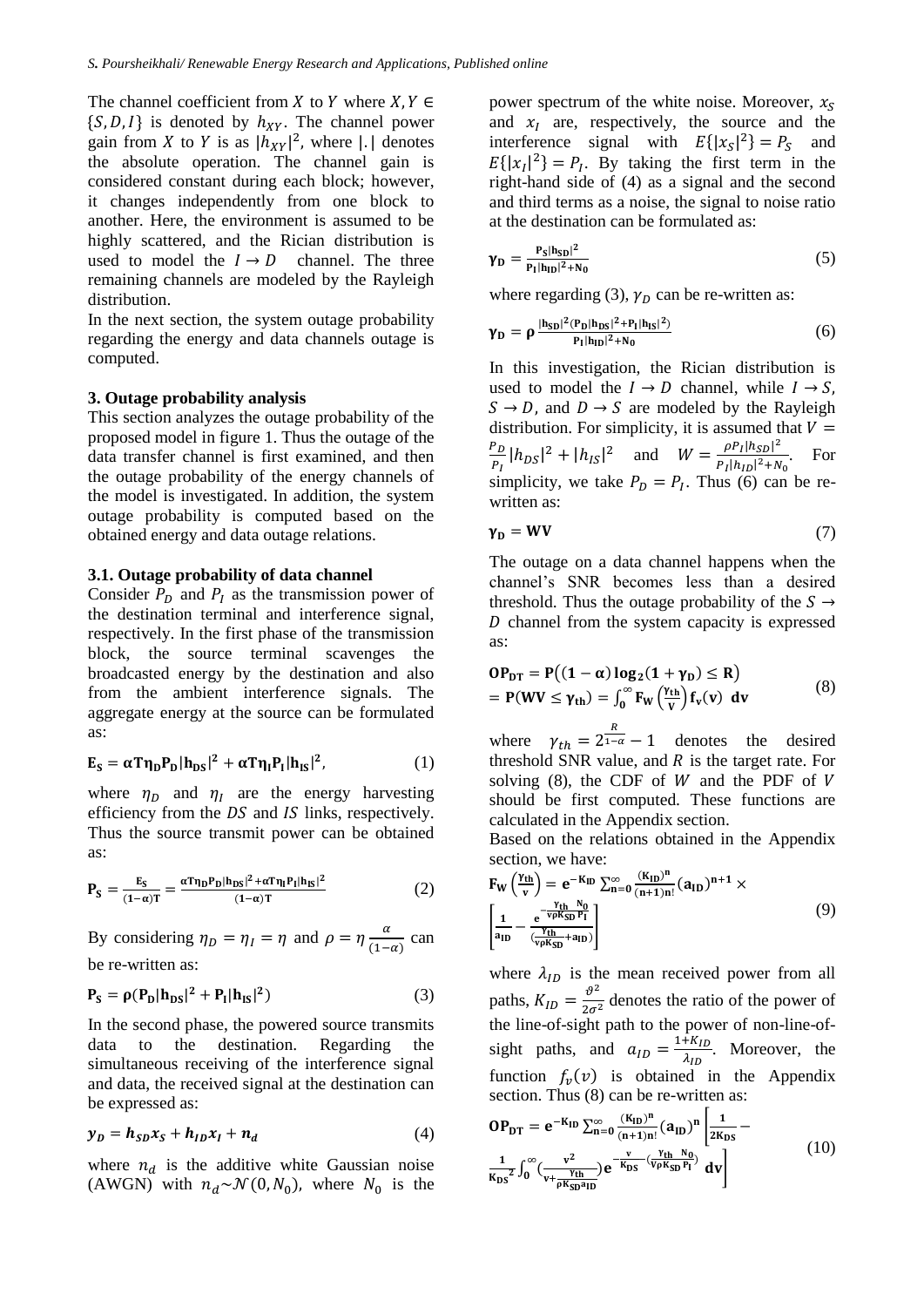It should be noted that  $K_{IS}$  and  $K_{DS}$  are the mean of signal over  $I \rightarrow S$  and  $D \rightarrow S$  links, respectively, and are assumed equal in deriving the outage of the data channel  $S \rightarrow D$ . Solving the integral in (10) to reach a closed-form solution is complex. For that,  $OP_{DT}$  is computed numerically.

#### **3.2. Outage probability of energy channels**

The source terminal harvests energy from both the destination and interference signals, as demonstrated in figure 1. Similar to the data channels, the energy channels may experience an outage. Whenever the energy of a transmitter is less than the required amount for transmission, the data is received with error at the receiver with a high probability. In other words, an energy outage occurs at the transmitter. As an outage in the energy harvesting channels affects the data transfer, it is essential to be considered in the system outage analysis. The energy outage probability of a terminal whose harvest energy is  $E$  is defined as [15]:

$$
\mathbf{OP}_{EH} = \mathbf{P}(E \le \theta_{th}) \tag{11}
$$

where  $\theta_{th}$  is the minimum required energy for data transmission. In our model depicted in figure 1 (a), the aggregate energy at the source via harvesting is shown in (1). Thus the energy outage probability at the source is formulated as:

$$
OP_{EH} = P(E_S \le \theta_{th}) = P\left(V \le \frac{\theta_{th}}{\alpha T \eta P_1}\right)
$$
  
=  $F_V \left(\frac{\theta_{th}}{\alpha T \eta P_1}\right)$  (12)

where according to the  $F_V(b)$  obtained in the Appendix section, we have:

$$
OP_{EH} = 1 - \left(1 + \frac{\theta_{th}}{\alpha T \eta P_I K_{SD}}\right) e^{-\frac{\theta_{th}}{\alpha T \eta P_I K_{SD}}} \tag{13}
$$

#### **3.3. System outage probability**

The total system consists of both energy and data channels working independently. The outage at the energy harvesting and the data transfer channels leads to a system outage. If the harvested energy from the destination and interference signals is very high and intermittent, the energy outage probability approaches zero. Thus the outage in the system occurs when there is an outage in data transfer channels; in other words:

$$
\mathbf{OP}_{\mathbf{sys}} = \mathbf{OP}_{\mathbf{DT}} \tag{14}
$$

However, the more realistic case is when the fluctuation in the harvested energy is considered. Thus to have a more reliable amount of harvested energy in the proposed model, it is considered the energy provided via two separate channels. In this way, the sum of harvested energies is more probable to meet the required energy of the source compared to the case that energy is provided via only one link. In this case, the system outage probability is given by:

$$
\mathbf{OP}_{\mathbf{sys}} = \mathbf{OP}_{\mathbf{EH}} + (\mathbf{1} - \mathbf{OP}_{\mathbf{EH}})\mathbf{OP}_{\mathbf{DT}} \tag{15}
$$

### **4. A Special case: One energy harvesting channel**

This section examines a special case of the proposed model in figure 1 (a). In this case, it is assumed that the source energy is harvested only via the  $D \rightarrow S$  link, and the aim is to investigate how much the system performance degrades. With regard to the Rayleigh distribution model of the energy channel, we have  $f_V(b) = \frac{1}{K_r}$  $\frac{1}{K_{DS}}e^{-\frac{b}{K_L}}$  $K_{DS}$ . Thus the outage probability of the data transfer channel is given by:

$$
OP_{DT} = e^{-K_{ID}} \sum_{n=0}^{\infty} \frac{(K_{ID})^n}{(n+1)n!} (a_{ID})^n \left[ \frac{1}{K_{DS}^2} - \frac{1}{K_{DS}^2} \right]
$$
  

$$
\frac{1}{K_{DS}} \int_0^{\infty} \left( \frac{v}{v + \frac{\gamma_{th}}{\rho K_{SD} a_{ID}}} \right) e^{-\frac{v}{K_{DS}} - (\frac{\gamma_{th}}{V \rho K_{SD} P_I})} dv \right]
$$
(16)



**Figure 2. System outage performance versus radiated energy power for**  $\alpha = 0.5$  **and**  $K = 1$ **.** 



**Figure 3. System outage performance versus**  $\alpha$  **for**  $\gamma_{th}$  **= 3** and  $K = 1$ .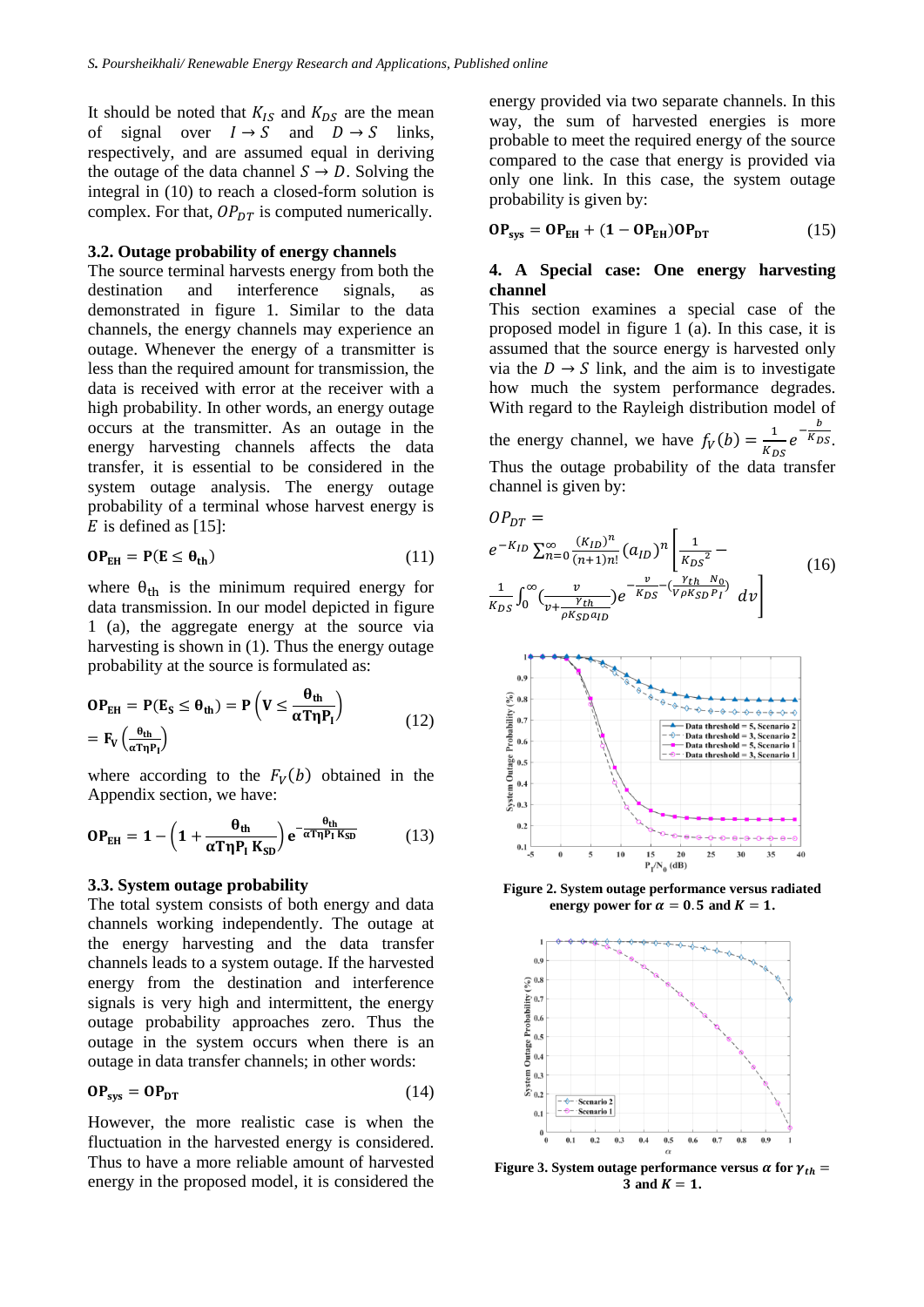and the energy outage is obtained as:

$$
\mathbf{OP}_{\mathrm{EH}} = \mathbf{F}_{V} \left( \frac{\theta_{\mathrm{th}}}{\alpha \mathbf{T} \mathbf{\eta} \mathbf{P}_{\mathrm{I}}} \right) = \mathbf{1} - \mathbf{e}^{-\frac{\theta_{\mathrm{th}}}{\alpha \mathbf{T} \mathbf{\eta} \mathbf{P}_{\mathrm{I}} \mathbf{K}_{\mathrm{SD}}}} \tag{17}
$$

The system outage is also computed based on (15)

#### **5. Computer simulations**

Computer simulations using Matlab are conducted in order to evaluate the performance of the proposed model. Two cases are considered, the case in which two energy harvesters for the source are applied, namely scenario 1, and the case with one energy harvesting link, namely scenario 2. Unless otherwise specified, the system parameters are chosen as  $\eta = 0.8$  and transmission block time  $T = 1$ . The parameters of Rician distribution are  $K_{ID} = 0.2$  and  $a_{ID} = 1.2$ . On the other hand, the values of different parameters including  $α$ ,  $γ$ <sub>th</sub> and K are varied during various simulations. It should be noted that for the Rayleigh channels, we assume  $K_{DS} = K_{SD} = K_{IS} = K$ .



**Figure 4. System outage performance versus data threshold for**  $K = 1$  **and**  $\frac{P_I}{N_0} = 5$  **dB.** 



**Figure 5. System outage performance versus**  $K$  **for**  $\alpha =$ 0. 5,  $\gamma_{th} = 3$  and  $\frac{P_I}{N_0} = 5$  dB.

Figure 2 plots the system outage probability of scenarios 1 and 2 with respect to  $\frac{P_1}{N_0}$  for different values of data threshold and  $\alpha = 1$ . It can be observed that the outage in the system with one energy harvester (scenario 2) is higher than in the system with two energy harvesting channels. In addition, it is demonstrated that the increase in the radiated power of energy sources results in a significant reduction in the system outage in the low SNR (up to 15 dB) regime. After approximately 15 dB, the system outage converges to a constant value, where for scenario 1 it is about 0.15, while it is 0.75 in scenario 2. Moreover, the system outage probability in the low data threshold is observed to be less than the case with a high data threshold.

The system outage probability of scenarios 1 and 2 under different values of  $\alpha$  is compared in figure 3, and the parameters are set to  $\gamma_{\text{th}} = 3$  and K = 1. With the increase of  $\alpha$  from zero to one, the outage in both scenarios decreases; however, the model in scenario 1 outperforms the one in scenario 2, especially in high values of  $\alpha$ .

Figure 4 represents the system outage of both scenarios with respect to the data threshold, while the energy outage probability is fixed at 0 and 0.9. Other parameters are chosen as  $K = 1$  and  $\frac{P_I}{N_0} =$ 

5 dB. When there is no outage in energy channels, the system outage occurs due to the outage in the data channel. Moreover, figure 4 demonstrates that the least system outage in each scenario is when the outage probability of energy channels is zero. For example, when the probability of energy outage channels increases, the system outage increases from 0.2 to 0.93 in scenario 1 for data threshold 2. However, it changes from 0.8 to 0.98 in scenario 2. In addition, an increasing trend in the system outage is observed in all curves by the increase of the data threshold.

In figure 5, the values for  $\alpha = 0.5$ ,  $\gamma_{\text{th}} = 3$  and  $P<sub>I</sub>$  $\frac{11}{N_0}$  = 5 dB are fixed, and the effect of K on the system outage performance in both scenarios is investigated. The rise of K from 1 to 4 leads to a gradual decrease in the outage of scenario 2, while the outage improvement in scenario 1 is faster.

#### **6. Conclusion**

This paper addresses the outage probability analysis for the energy harvesting assisted WPCN in the presence of interference signals. It was assumed that the source did not have any internal energy supply. In scenario 1, the source required transmission energy was harvested via both the  $D \rightarrow S$  and  $I \rightarrow S$  channels. In addition to the data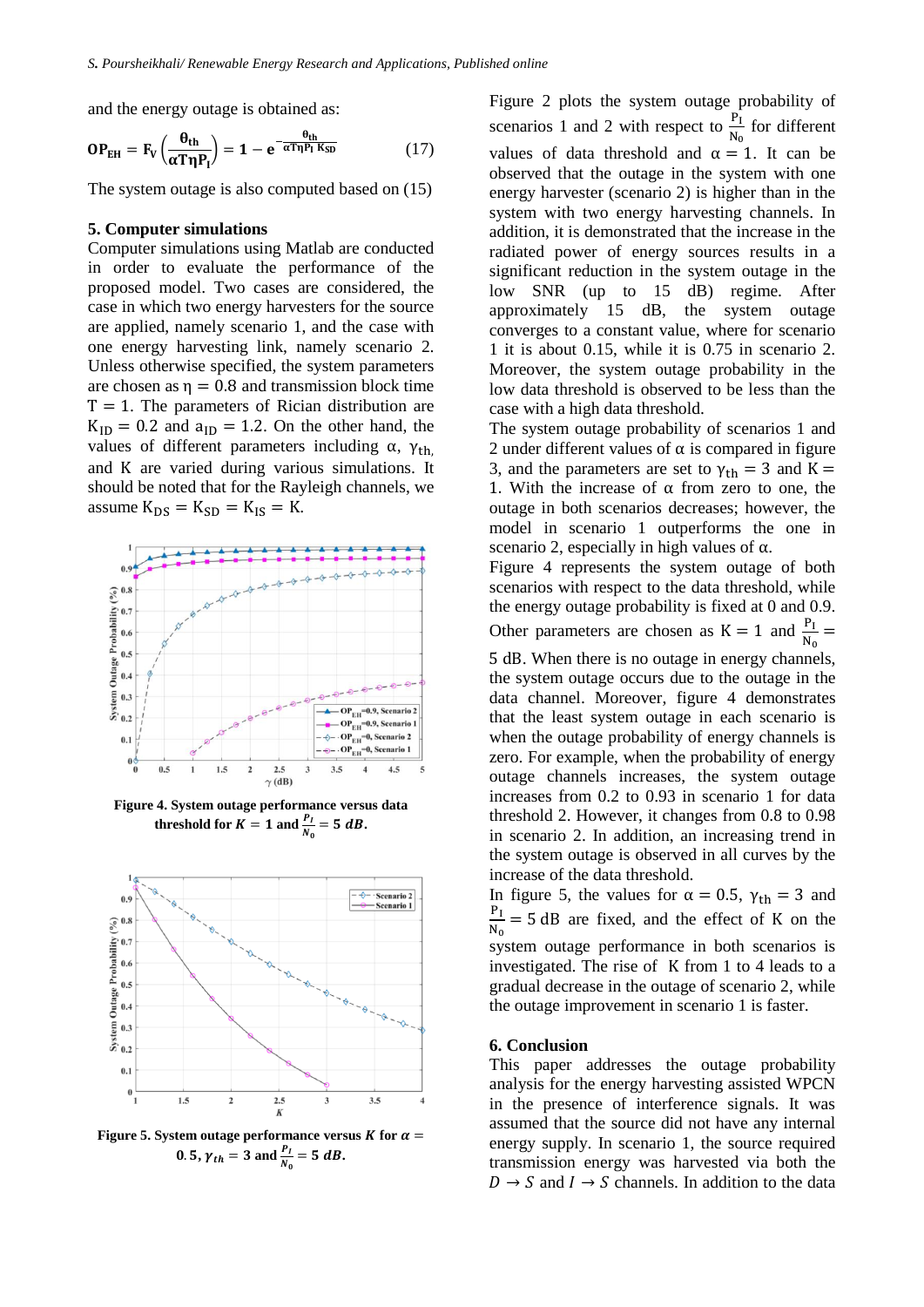channel outage analysis, the outage of energy channels was analysed; then, based on them, the outage probability of the system was obtained. Several simulations were conducted in order to evaluate the outage performance of the proposed model. The results obtained were compared with the case where the source harvested energy via only the  $DS$  channel (scenario 2). Comparing the two scenarios' results demonstrated that the system outage highly degraded when the required energy of the source was provided via two channels. Moreover, the system outage is highly affected by the energy outage. The lower energy outage leads to a decrease in the system outage.

#### **7. Appendix**

Let consider  $z_1 = |h_{DS}|^2$ ,  $z_2 = |h_{IS}|^2$ ,  $z_3 =$  $|h_{SD}|^2$ , and  $z_4 = |h_{ID}|^2$ . Based on these definitions, the functions  $F_W(b)$ ,  $F_V(b)$ , and  $f_V(b)$ are calculated in this section.

- First, we compute  $F_W(b)$  as

$$
F_W(b) = P(W \le b) = P\left(\frac{\rho z_3}{z_4 + \frac{N_0}{P_1}} \le b\right) =
$$
  
\n
$$
P\left(z_3 \le \frac{b}{\rho} \frac{N_0}{P_1} \left(\frac{P_1}{N_0} z_4 + 1\right)\right) =
$$
  
\n
$$
\int_0^\infty F_{z_3} \left(\frac{b}{\rho} \frac{N_0}{P_1} \left(\frac{P_1}{N_0} z_4 + 1\right)\right) f_{z_4}(z_4) dz_4
$$
\n(18)

The CDF of Rayleigh distribution and the PDF of Rician distribution are, respectively, as:

$$
\mathbf{F}_{z_3}(z_3) = 1 - e^{-\frac{z_3}{K_{SD}}} \tag{19}
$$

$$
f_{z_4}(z_4) = e^{-K_{ID}} \sum_{n=0}^{\infty} \frac{(K_{ID})^n}{(n!)^2} (a_{ID})^{n+1} z_4^{n} e^{-(a_{ID}z_4)}
$$
(20)

Thus based on  $(19)$  and  $(20)$ ,  $(18)$  can be rewritten as:

$$
F_{W}(b) = e^{-K_{ID}} \sum_{n=0}^{\infty} \frac{(K_{ID})^{n}}{(n!)^{2}} (a_{ID})^{n+1} \int_{0}^{\infty} \left(1 - e^{-\frac{1}{K_{SD}} \left(\frac{b z_{4}}{p} + \frac{b N_{0}}{p P}\right)} \right) z_{4}^{n} e^{-(a_{ID} z_{4})} dz_{4}
$$
\n(21)

By applying [16, p. 3.326.2], (21) can be formulated as:

$$
F_{W}(b) = e^{-K_{ID}} \sum_{n=0}^{\infty} \frac{(K_{ID})^{n}}{(n!)^{2}} (a_{ID})^{n+1} \left[ \frac{1}{a_{ID}} - \frac{e^{-\frac{b}{\rho K_{SD}} P_{I}}}{(\frac{b}{\rho K_{SD}} + a_{ID})} \right] \quad (22)
$$

- Next, to derive  $F_V(b)$  and  $f_V(b)$ , we have:

$$
F_V(b) = P(V \le b) =P(z_1 + z_2 \le b) = P(z_1 \le b - z_2) =\int_0^b f_{z_2}(z_2) \int_0^{b-z_2} f_{z_1}(z_1) dz_1 dz_2
$$
 (23)

With regard to the PDF of Rayleigh distribution as  $f_z(z) = 1 - e^{-\frac{z}{K}}$ , (23) can be re-written as:

$$
F_V(b) = 1 - e^{-\frac{b}{K_{DS}}} - b \frac{e^{-\frac{b}{K_{DS}}}}{K_{DS}}
$$
 (24)

Regarding that,  $K_{IS} = K_{DS}$ . In this case, the PDF of  $V$  can be simply obtained from (24) as:

$$
\mathbf{f}_{V}(\mathbf{b}) = \frac{\mathbf{b}}{\mathbf{K}_{\text{DS}}^{2}} \mathbf{e}^{-\frac{\mathbf{b}}{\mathbf{K}_{\text{DS}}}} \tag{25}
$$

#### **8. References**

[1] Bi S., Ho, C. K., and Zhang, R. (2015). Wireless powered communication: opportunities and challenges, IEEE Communications Magazine, Vol. 53, No. 4, pp. 117–125.

[2] Niyato, D., Kim, D. I. Maso, M., and Han, Z. (2017). Wireless Powered Communication Networks: Research Directions and Technological Approaches. IEEE Wireless Communications, Vol. 24, No. 6, pp. 88-97.

[3] Bi, S., Zeng, Y., and Zhang, R. (2016). Wireless powered communication networks: An overview. IEEE Wireless Communications, Vol. 23, no. 2, pp. 10–18.

[4] Ju, H. and Zhang, R. (2013). Throughput Maximization in Wireless Powered Communication Networks. In IEEE Transactions on Wireless Communications, Vol. 13, No. 1, pp. 418-428.

[5] Deepan N. and Rebekka, B. (2019). On the performance of wireless powered communication networks over generalized κ-µ fading channels. Physical Communication, Vol. 36, p. 100759.

[6] Ju, H. and Zhang, R. (2014). User cooperation in wireless powered communication networks. 2014 IEEE Global Communications Conference, Austin, TX, pp. 1430-1435.

[7] Zhong, C., Chen, X., Zhang, Z., and Karagiannidis, G. K. (2015). Wireless-Powered Communications: Performance Analysis and Optimization. In IEEE Transactions on Communications, Vol. 63, No. 12, pp. 5178-5190.

[8] Masood, Z., Jung, S. P., and Choi, Y. (2018). Energy-Efficiency Performance Analysis and Maximization Using Wireless Energy Harvesting in Wireless Sensor Networks. Energies, Vol. 11, No. 11, p. 2917.

[9] Tan, N. Nguyen, T. H. Q. Minh, P. Tran, T., and Miroslav Voznak. (2018). Energy Harvesting over Rician Fading Channel: A Performance Analysis for Half-Duplex Bidirectional Sensor Networks under Hardware Impairments. Sensors, Vol. 18, No. 6, p. 1781.

[10] Van-Duc, P., Nguyen, T. N., Tran, M., Trang, T. T., Voznak, M., Ha, D. H., and Nguyen, T. L. (2019). Power Beacon-Assisted Energy Harvesting in a Half-Duplex Communication Network under Co-Channel Interference over a Rayleigh Fading Environment: